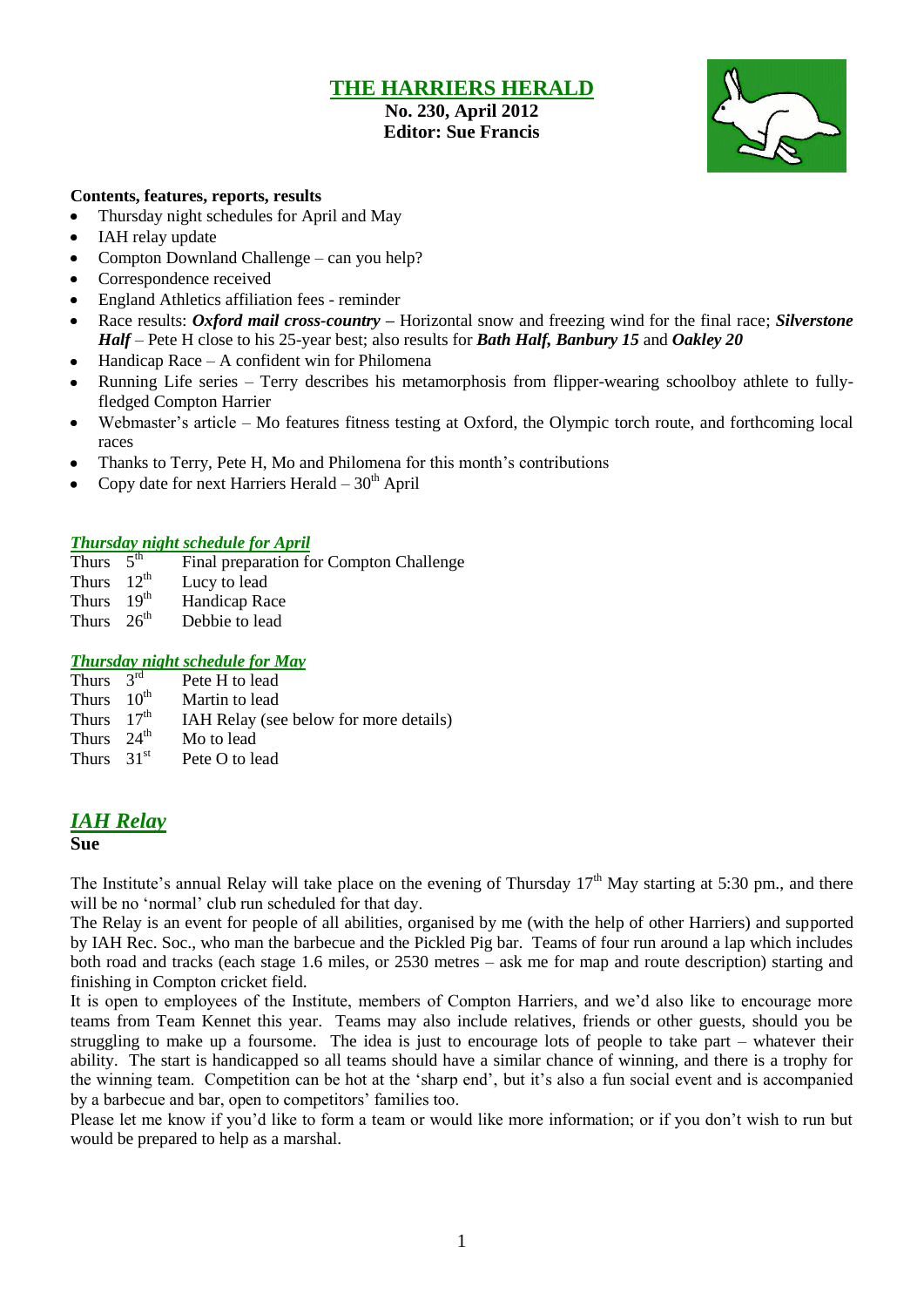### *Compton Downland Challenge* **Sue**

Our club will stage the  $16<sup>th</sup>$  Compton Downland Challenge this Saturday ( $7<sup>th</sup>$  April). This event is an annual trail race (choice of 20 miles or 40 miles) with race HQ, start and finish at the Downs School in Compton. The route takes in the villages of Hampstead Norreys, Ashampstead, Streatley, Aldworth, Chilton, the Hendreds and the Ilsleys. Competitors come from all around the UK, and we currently have about 230 entrants. Volunteers are required to help:

- On Friday 6<sup>th</sup>: Marking the course with arrows, tape, flour; preparing boxes for checkpoints; setting up the school dining hall.
- On Saturday  $7<sup>th</sup>$  (race day): Registration; car-park marshals; route-marshals; check-point crew (there are 8 check-points on route, providing hot & cold drinks, sweets cakes bananas, minor first aid, transport back to base for retired runners….); handing out race mementoes at the finish line.
- On Sunday  $8<sup>th</sup>$ : Tidying up at the Downs School; removing race signage and route markings.

Any volunteers will be much appreciated. Helping at such an event can be an enjoyable and inspiring experience. If you are willing to help, or would like to find out what is involved, please contact Dick on [dickjan@talk21.com](mailto:dickjan@talk21.com)

| <b>Correspondence received</b> |                                                                                                    |                                                                                                      |  |  |  |  |
|--------------------------------|----------------------------------------------------------------------------------------------------|------------------------------------------------------------------------------------------------------|--|--|--|--|
| <b>Sender</b>                  | <b>Subject matter</b>                                                                              | Action                                                                                               |  |  |  |  |
| <b>England Athletics</b>       | Club affiliation fee due $(\text{\pounds}50)$<br>Individual affiliation fees due $(f5$ per person) | Membership fee reminder (see<br>below)<br>Affiliation fees to be paid to<br><b>England Athletics</b> |  |  |  |  |
| Runner's World                 | Trailblazer Forest Race series (May & June 2012)                                                   | <b>Events Diary</b>                                                                                  |  |  |  |  |

### *England Athletics registration & Compton Harriers membership – another reminder* **Sue**

All current members should have received Gillian's membership renewal reminder e-mail. Thanks to those who have renewed their membership for 2012. There are a few still outstanding, though we know those people intend to remain as members.

The £8 membership fee includes £3 for Compton Harriers membership + £5 registration fee to our 'national body' (England Athletics) which is essential for those who intend to compete to gain their England Athletics 'competition licence'.

Now that I have received the renewal reminder from England Athletics, I am required to register you on the online system and to send a cheque to cover all the £5 affiliation fees by mid-April. If you have not paid, I will not be able to register you, England Athletics will expunge you from their system and you will not get a competition licence until such time as you have paid; I will have to re-register you (when I register new members throughout the year).

If you have yet to pay your fees please send them to Gillian, our Membership Secretary ASAP: [gilliananton@hotmail.com](mailto:gilliananton@hotmail.com)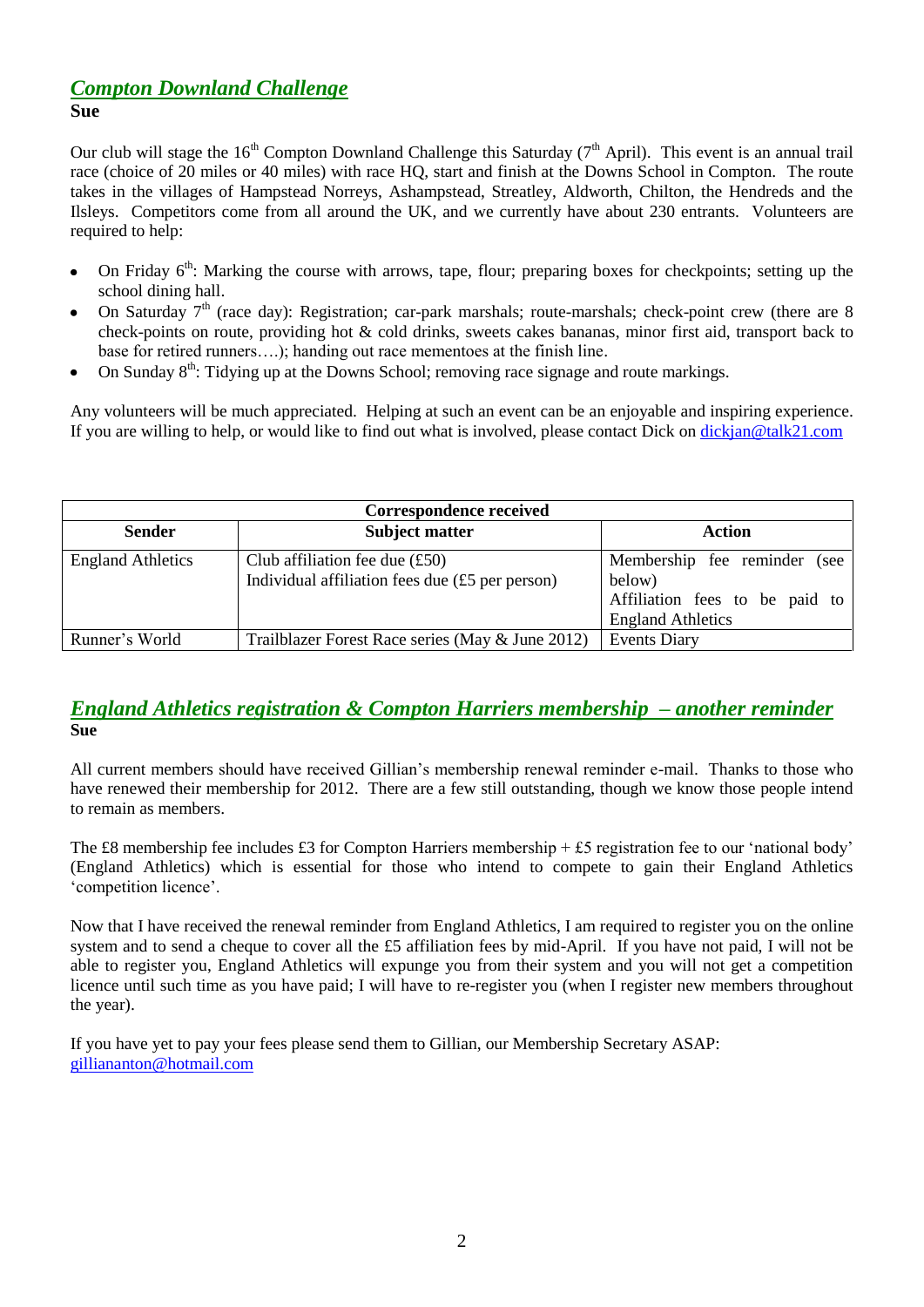# *Race Reports & Results*

# *Oxford Mail x-country, Wittenham Clumps, 4 th March* **Sue**

The weather forecast for Sunday 4<sup>th</sup> March was 'wet and windy', but no one was quite prepared for the bitter wind and horizontal freezing rain which blasted across Wittenham Clumps and turned much of the course to mud. It was a real shame, because the course would have been fantastic in better conditions – a lap around the bottom of the clumps, a nice undulating section through Little Wittenham Wood, and then a long tough climb to the top of the biggest hill. The marshals looked frozen, youngsters were in tears at the end of their races, and even the men looked miserable by their second lap.

Arriving on the start line wearing a bin-bag, I found Debbie who, along with Gillian and Mags, had volunteered to marshal for some of the earlier races. Gillian and Mags had originally intended to race, but were now so cold that they couldn't face it. I felt a mixture of relief and guilt that I hadn't been a marshal! Despite being cold, Debbie somehow mustered the enthusiasm to race. As the gun went, the rain turned to snow and the wind strengthened. Parts of the wood were just muddy streams. Needless to say, there weren't too many supporters out on the course to cheer us on. But in a strange way I rather enjoyed the additional challenge and had a good run, though I was certainly pleased to see the finish line. I finished  $12^{th}$  (27:56) while Debbie was  $64^{th}$  (34:22). Unfortunately, with only two of us running, Team Kennet did not complete a team. The race was won by Elysia Ridley (Witney, 24:33), who was the overall series winner. The men's race was won by Alex Muir, an under-20 Newbury athlete, in 32:47. Martin was  $97<sup>th</sup>$  in 41:01. Colin, in his first race since recovering from 'flu, was  $181<sup>st</sup>$  in 49:47. Team Kennet finished  $7<sup>th</sup>$  in Division 2.

Fortunately we had the use of 'The Earth Trust Centre', a large enclosed warm barn with plenty of open space for cold, soaked, muddy runners to towel down. More importantly, there were hot drinks and cakes on sale! As this was the last race in the series, the trophy presentations were made to the series individual and team winners and runners-up. A number of Team Kennet athletes (across the age categories from under-13 children to over-60 veterans) collected awards, including Sue who was second over-35 veteran lady.

It was an enjoyable series this winter, and nice to have the company of more Harriers ladies – Mags, Gillian and Debbie. Many thanks to Colin for doing such a good job managing the team as well as competing. A couple of weeks after the Wittenham race, Colin presented trophies to the top-scoring Team Kennet ladies. Helen Preedy was top-scorer, while Sue was  $2^{nd}$  and Debbie  $3^{rd}$ , a great result for Debbie in her first competitive x-country season.

# *Bath Half Marathon, 11th March*

Three Harriers put in good performances. Ryan finished in 1:24:11, Sus in 1:27:07, and Philomena in 1:38:28.

# *Banbury 15, 18th March*

Mags completed her first Banbury 15 race in 2:55:22. She was joined by Banbury regulars Colin (2:07:01), Sus  $(1:42:13)$  and Philomena (1:54:29). Sus and Meena collected prizes for 1<sup>st</sup> and  $2<sup>nd</sup>$  FV45 respectively.

# *Oakley 20, 1 st April*

Sus finished in  $2:18:20$  (1<sup>st</sup> FV45) and Philomena in  $2:37:07$  (4<sup>th</sup> FV50).

On 1<sup>st</sup> April, Compton Harriers also competed in the White Horse Half Marathon, the Reading Half Marathon, and the Coombe Gibbet-to-Overton 16 miles. Results next month.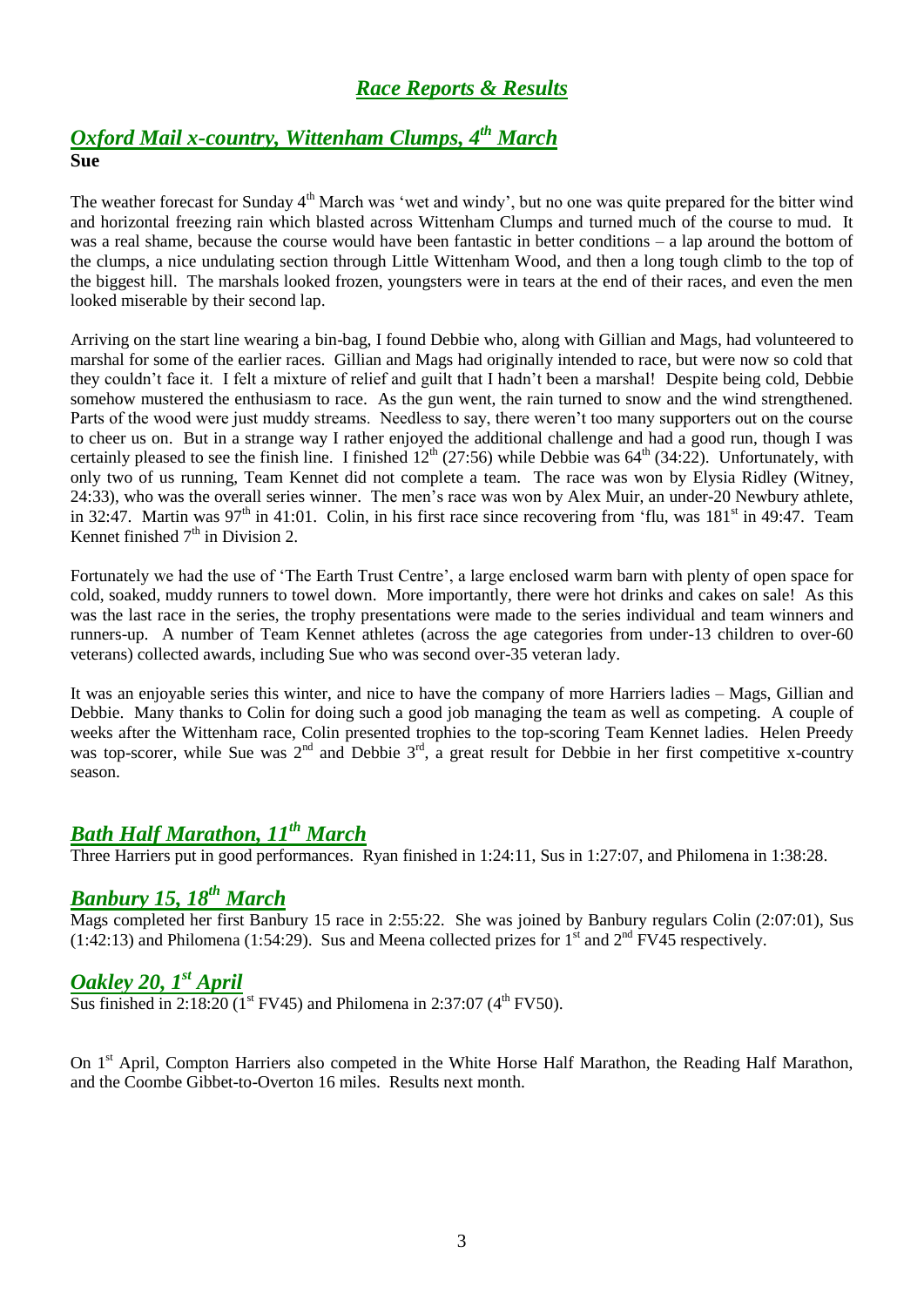## *Silverstone Half Marathon, 11th March* **Pete H**

One of my more unusual reasons for entering this race was to see the new formula 1 pits. The race takes in the entire F1 circuit and also zigzags its way around the club circuit and landing strips which afford a good opportunity to watch runners several miles back in the race.

Having done this race once, before I knew that the organisers' request for runners to arrive in plenty of time due to potential traffic problems was sensible advice. Last time out, it took me an hour to drive to within sight of the track and a further hour to cover the last mile. Of course I don't do early, but plan B worked well avoiding the A43 dual carriageway and taking the back roads around Stowe. Not a queue in sight until I turned right into the car park where I could see a long queue of cars coming off the main road in the opposite direction to me. It's still quite a long walk to the start and, when the PA announcer stated that runners should now be on the starting grid as there were only 15 minutes to the off, I

deposited my race bag and made my way to the start. At which point he announced a 15 minute delay due to traffic problems. Then there was a further announcement and the race started only 5 minutes late.

I spotted a pacer holding a 1:30 lollipop so decided to see how long I could stay with him. I've never tracked a pacer before and it proved to be an interesting experience. Much as bees swarm around a honey pot it was the same with the pacer with a large cluster of runners trying to get as close to him as physically possible. This meant a lot of pushing and shoving not to mention foot contact. I was expecting someone to fall but fortunately that didn't happen and, after about three miles, the group was considerably reduced. Just as well, it was a relatively hot day, 17◦C according to the car temperature gauge but much warmer in the pace group due to the body heat emitted.

Having stayed with the pacer to 6 miles, I decided it was time to ease off otherwise I'd blow-up before the finish. I was certainly



Back

suffering in the later stages so a bit of motivation was called for. Being me it was a bit quirky. I've probably mentioned, in the pub, to some of the Harriers about a woman on my recent cycling holiday who broke three ribs, lost four litres of blood and spent a week in a coma. She finally came home from hospital this week – six weeks after the holiday ended. So working on the premise that Bronwen didn't give up then neither should I. I pushed on and finished in 1:35:39 which was 3 seconds off my best time for the event in the past 25 years.

I finished  $362<sup>nd</sup>$  out of 6,352 finishers and  $12<sup>th</sup>$  out of 201 in my age category. Amazing stats for me! According to the PA 10,000 entered – maybe the missing thousands are still stuck in traffic. Maybe the heat played its part as there were quite a few people walking in the later stages which, at my pace, you don't normally witness in half marathons.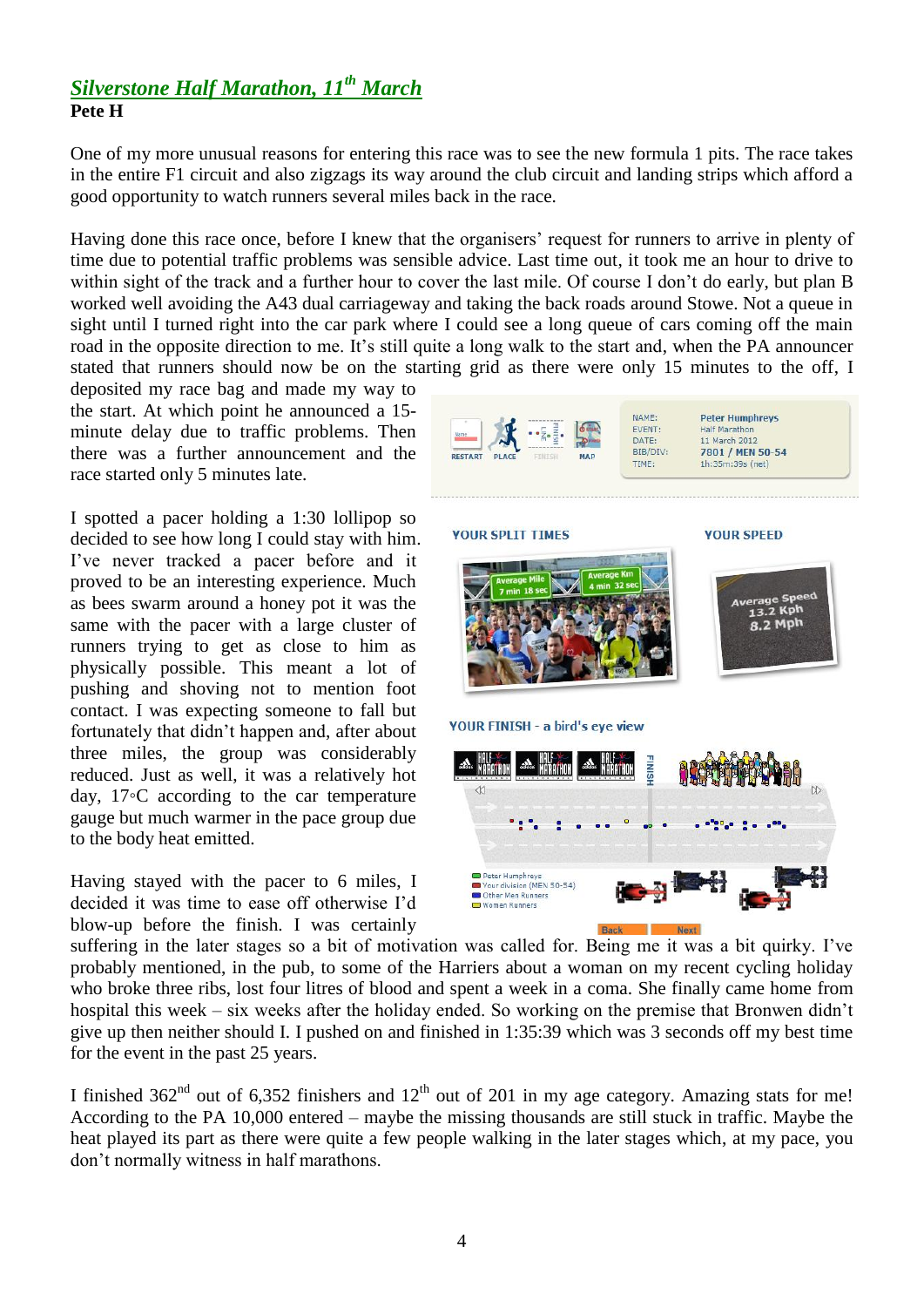#### **LOCATION ON COURSE**



The race results on the web feature some interesting graphics compared with the normal listings most races provide. For example, in the online version, if one clicks on the coloured dots on the *bird's eye view* (above) it informs me who finished one second ahead / behind etc*.* The *location map*  tells me I was almost at the 12 mile mark when the winner of the women's race crossed the finish line. Despite a couple of magic mats en-route it doesn't provide useful info such as split times.

The race was won by Scott Overall in 1:09:46 ahead of the wonderfully named Gi Man. Overall is currently the only British man to qualify for the Olympic marathon squad. Sally Baker won the women's event in 1:26:42

with perennial London winner David Weir taking the wheelchair race.

In the after race goodie bag was the standard club size t-shirt – that is one so large that most of the Harriers could fit inside it with room to spare. Has it not occurred to race organisers that most runners tend to be thinner than the average population?

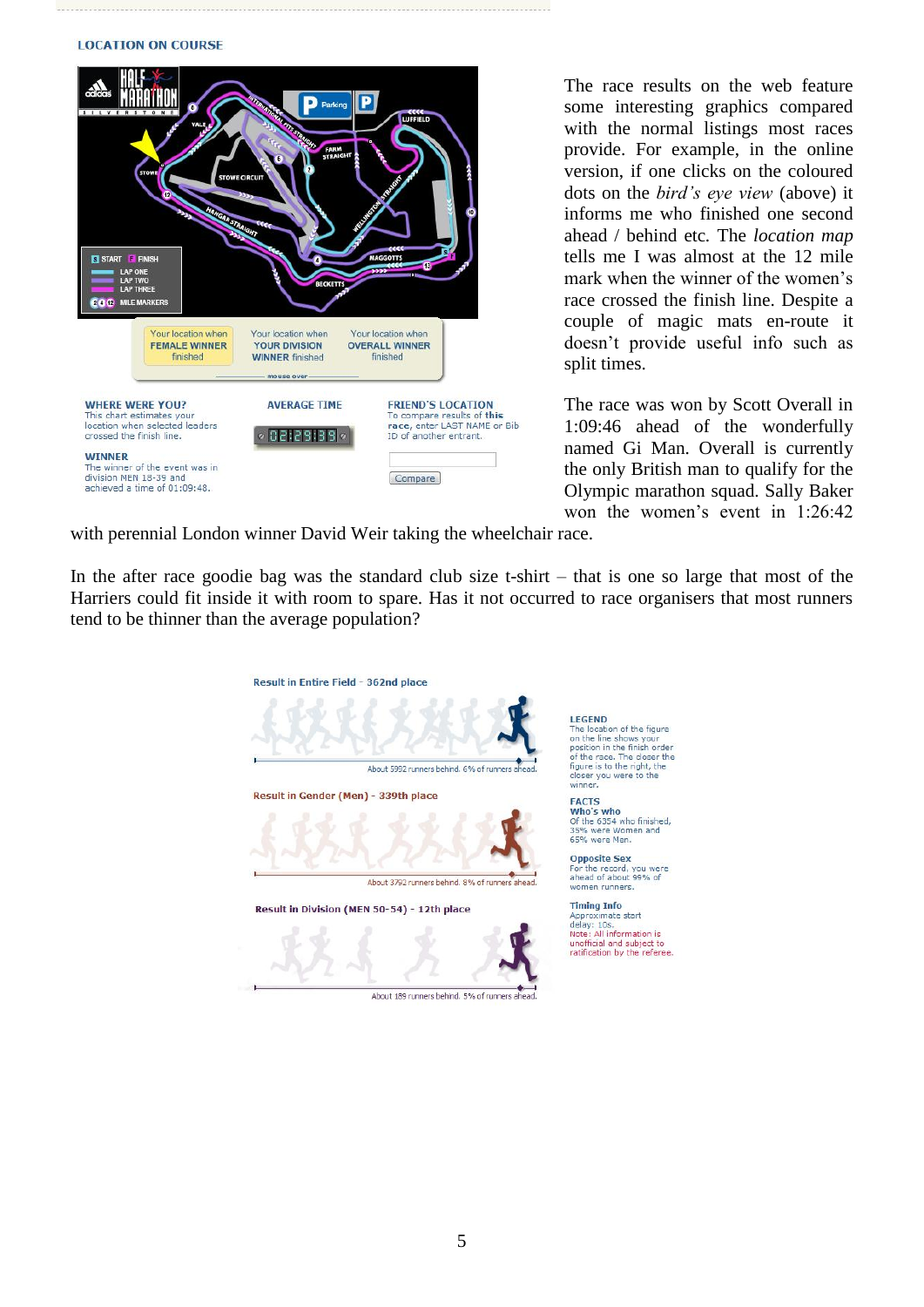### *Running Life Series no. 11* **Terry Bartholomew**

When Sue first asked me if I would write about my running life for the Herald my first thought was "oh heck I've been rumbled, how on earth am going to fill a page with my running life when I haven't really been running properly anytime at all compared with most Harriers". Sue simply said "don't worry I'm sure you'll find plenty to say when you get going"....hmm ok, well let's see about that.

I used to run a lot when I was a young but that was really out of necessity to escape from my father's slipper or to catch the school bus, I never actually realised it was a sport until I was at secondary school where we would be lined up on the track in our 'stop complaining you'll grow into them' shorts and my big brother's hand-me-down Dunlop Green Flashes which fitted like a pair of flippers and immediately gave me a unique running style I was famed for, and which I've only recently managed to shake off...I think.

'And they're....off', no idea how far 1500 metres was so it was all hell for leather until kids of various shapes and sizes fell by the wayside in fits of wheezing and nausea, whilst I....inhibited by my flippers and the wind resistance of my shorts… found myself running with some others who looked like they knew what they were doing and I finished the race intact having realised running can actually be fun. Eventually I went on to enjoy moderate success at inter-schools competitions in 400m and 800m....oh I got me some new trainers too.

Cross-country was not a strong point for me at the Downs School however; I wasn't struck on getting too wet and skating about in the mud during the cold winter months, but it was tolerable as it meant escaping school and calling into the village shop to buy gob-stoppers and bubblegum which could be sold for profit once back 'inside'.

So school days of running came and went without any notable ill-effects. Then came my first real taste of 'proper' running as I joined the Army at 16 years old and was sent to Folkestone for basic training ('basic' as in what doesn't kill you makes you stronger, but I'm pretty sure I came close to the former more than once). This was tough stuff. Lots and lots of PT, track work, bleep tests, hill sessions and long runs. I found myself wearing good old army issue 'Bobby Charlton' shorts and thick heavy cotton T-shirts that the dye used to run out of when it rained, and made us all multi-coloured for days afterwards...nice. A lot of runs were done in full army kit with boots and a rifle and would almost always involve a bog and an icy cold river crossing at some point. Where were my Dunlop flippers when I needed them most?! We also had to carry a telegraph pole between four of us on many runs which seemed pointless and we never did see the relevance of this in the event of war breaking out! Suffice to say I learned to embrace the joys of real off-road running and became as fit as a butchers dog in no time.

When the time came to hang up my army boots and wave goodbye to Kent, I swore I would maintain the level of fitness that had been religiously beaten into me by Her Majesty's physical training instructors, so I did what most of my mates did and stuck to a healthy diet of lager, chips and cigarettes. Soon those days of running for enjoyment and sport were far behind me as I settled back into Civvy Street and an easy life.

Fast forward several long years and many failed attempts to regain some level of fitness, I was working in an office and, for the first time in a long while, I was not in good shape at all...damn.

After hearing a few stories of the Compton Harriers I finally, and somewhat reluctantly, decided to join the club to see if I could salvage my running legs before it was too late. I remember my first club night very well as it was the handicap race, a baptism of fire for any newbie. I felt rather like the school kid in the baggy shorts again as we got ready to start outside Dick's house and my race time that night was, and I quote from the Herald, '...a good starting point'...say no more. However I enjoyed the encouragement and the support from the Harriers and found the regular club runs through some of our best local countryside was just the draw I needed to keep coming back for more, and now Thursdays just wouldn't be same without it.

So my running life is by no means an epic or exciting series of events, but it keeps me in shape and every now and then you get a medal and a goody bag which is always a bonus!

#### *Next month: Pete Oliphant*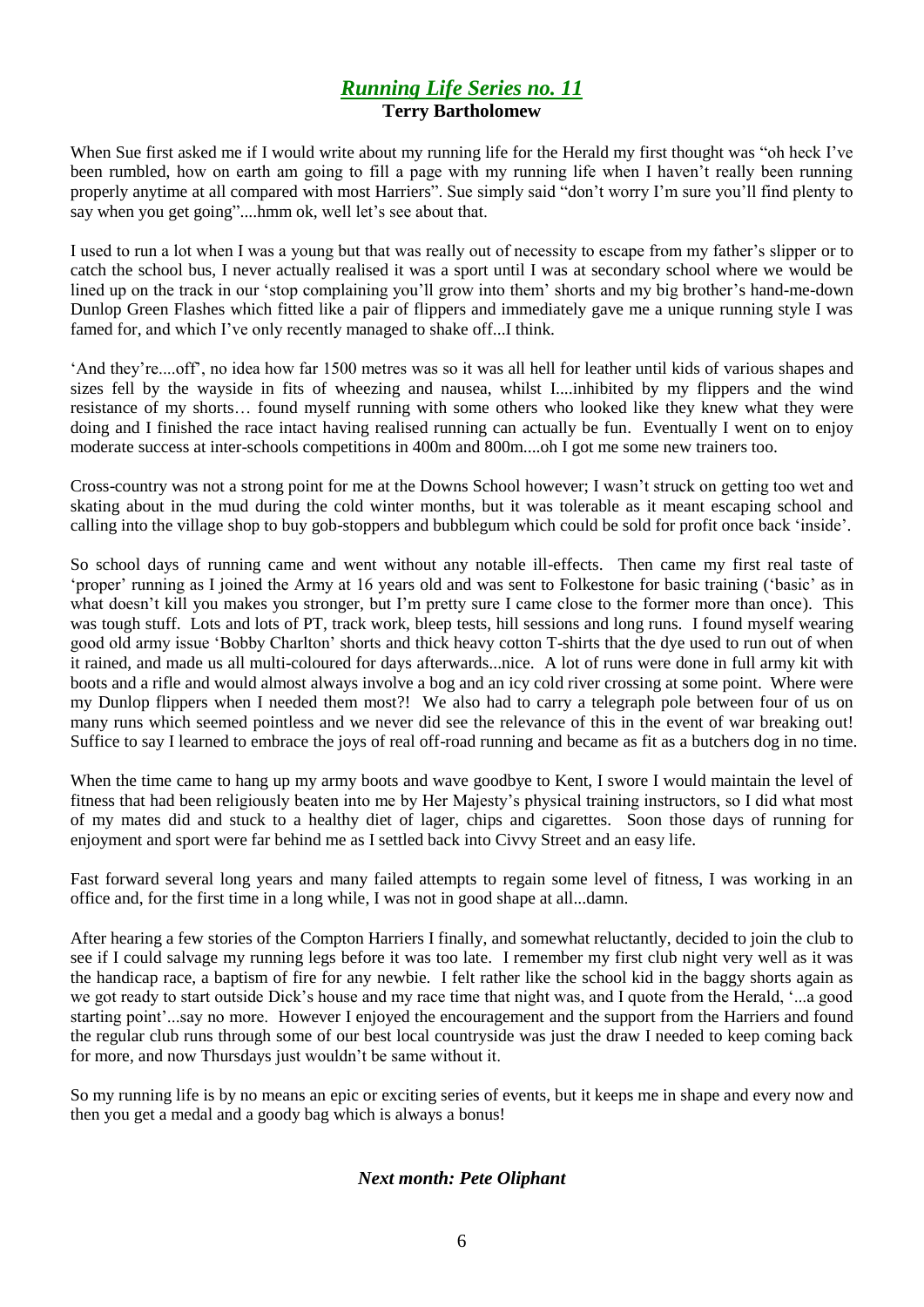### *Handicap Race* **Sue**

Six regular handicappers were joined by new runner Fernando on a pleasant running evening. The first four finishers crossed the line within 20 seconds, but it was Philomena who got there first, knocking 25 seconds off her predicted time. Another good performance from Debbie was rewarded with second place. Richard took third spot, recording his fastest time for some months, and Sue recorded her fastest time of the season. Colin was next, slightly slower than his usual highly consistent times, but he had the excuse of a recent bout of 'real flu'. It was nice to see Dick out running again after a few weeks' break. Fernando was going well until he took a bit of a detour towards the church (anything to avoid Shepherd's Mount!). Well done Philomena, and thanks to Jan for timing. The next race is scheduled for  $19<sup>th</sup>$  April and is likely to be around our off-road ('Bumps') route.

| Finish<br><b>Position</b> | <b>Position on</b><br>handicap | <b>Name</b> | <b>Start time</b> | <b>Finish time</b> | <b>Actual time</b> | Handicap<br><b>Beaten?</b> |
|---------------------------|--------------------------------|-------------|-------------------|--------------------|--------------------|----------------------------|
|                           |                                | Philomena   | 1:39              | 15:35              | 13:56              | $-0:25$                    |
|                           |                                | Debbie      | 0:53              | 15:43              | 14:50              | $-0:17$                    |
| 3                         |                                | Richard     | 2:37              | 15:47              | 13:10              | $-0:13$                    |
| 4                         |                                | Sue         | 3:52              | 15:54              | 12:02              | $-0:06$                    |
|                           |                                | Colin       | 2:18              | 16:20              | 14:02              | $+0:20$                    |
| 6                         | 6                              | Dick        | 2:16              | 16:42              | 14:26              | $+0:42$                    |
| 7                         |                                | Fernando    | 1:39              | 18:40              | 18:40              | New Runner                 |

Debbie's good score in this race has moved her up to join Mo on 24 points at the top of the championship table. Meanwhile, consistent scoring from Colin and Sue gives them third and fourth spots.

| Pos.         | <b>Name</b> | <b>Race points</b>       |                          |                          |                              |                              |                          |                          |                          |      |                 |
|--------------|-------------|--------------------------|--------------------------|--------------------------|------------------------------|------------------------------|--------------------------|--------------------------|--------------------------|------|-----------------|
|              |             | Race                     | Race                     | Race                     | Race                         | Race                         | Race                     | Race                     | Race                     | Race | <b>Total of</b> |
|              |             | 1                        | 2                        | 3                        | 4                            | 5                            | 6                        | 7                        | 8                        | 9    | best 5          |
| $1=$         | Mo          | 12                       | 12                       | $\overline{\phantom{a}}$ | $\overline{\phantom{a}}$     | -                            | $\overline{\phantom{0}}$ | $\overline{\phantom{0}}$ | $\qquad \qquad -$        | ۰    | 24              |
| $1=$         | Debbie      | 9                        | 5                        | 10                       | $\overline{\phantom{a}}$     | $\qquad \qquad \blacksquare$ | -                        | $\overline{\phantom{0}}$ | $\overline{\phantom{0}}$ | ۰    | 24              |
| $\mathbf{3}$ | Colin       | 8                        | 7                        | $\overline{7}$           | -                            | ۰                            | -                        |                          | ۰                        | ۰    | 22              |
| 4            | Sue         | $\overline{7}$           | 6                        | 8                        | $\qquad \qquad \blacksquare$ | ۰                            | -                        |                          |                          | ۰    | 21              |
| $5=$         | Dick        | 10                       | $\blacksquare$           | 6                        | $\qquad \qquad -$            | ۰                            | -                        |                          |                          | ۰    | 16              |
| $5=$         | Philomena   | $\overline{\phantom{a}}$ | 4                        | 12                       | $\overline{\phantom{a}}$     | ۰                            | -                        |                          | $\overline{\phantom{0}}$ | ۰    | 16              |
| 7            | Martin      | 5                        | 8                        | $\overline{\phantom{a}}$ | $\qquad \qquad -$            | ۰                            |                          |                          |                          | ۰    | 13              |
| 8            | Richard     | $\overline{\phantom{a}}$ | 3                        | 9                        | $\overline{\phantom{a}}$     |                              |                          |                          |                          | ۰    | 12              |
| 9            | Jeremy      | $\mathbf{1}$             | 10                       | $\overline{\phantom{a}}$ | $\overline{\phantom{0}}$     | ۰                            | -                        |                          |                          | ۰    | 11              |
| 10           | Pete H      | $\overline{\phantom{a}}$ | 9                        | $\overline{\phantom{a}}$ | -                            | ۰                            |                          |                          |                          | ۰    | 9               |
| 11           | Pete O      | 6                        | $\overline{\phantom{a}}$ | $\overline{\phantom{a}}$ | $\overline{\phantom{a}}$     | -                            | -                        |                          | $\overline{\phantom{0}}$ | ۰    | 6               |
| 12           | Lucy        | $\overline{4}$           | $\overline{\phantom{a}}$ | $\overline{\phantom{a}}$ | $\overline{\phantom{0}}$     | ۰                            |                          |                          |                          | ۰    | 4               |
| 13           | Gillian     | 3                        | $\blacksquare$           | $\overline{\phantom{a}}$ | ۰                            | -                            | -                        |                          |                          | ۰    | 3               |
| $14=$        | Fernando    | $\overline{\phantom{a}}$ | $\overline{\phantom{a}}$ |                          | -                            |                              |                          |                          |                          | ۰    | $\mathbf{1}$    |
| $14=$        | Rich        | ı                        | $\overline{\phantom{0}}$ | $\overline{\phantom{a}}$ |                              |                              |                          |                          |                          | -    |                 |